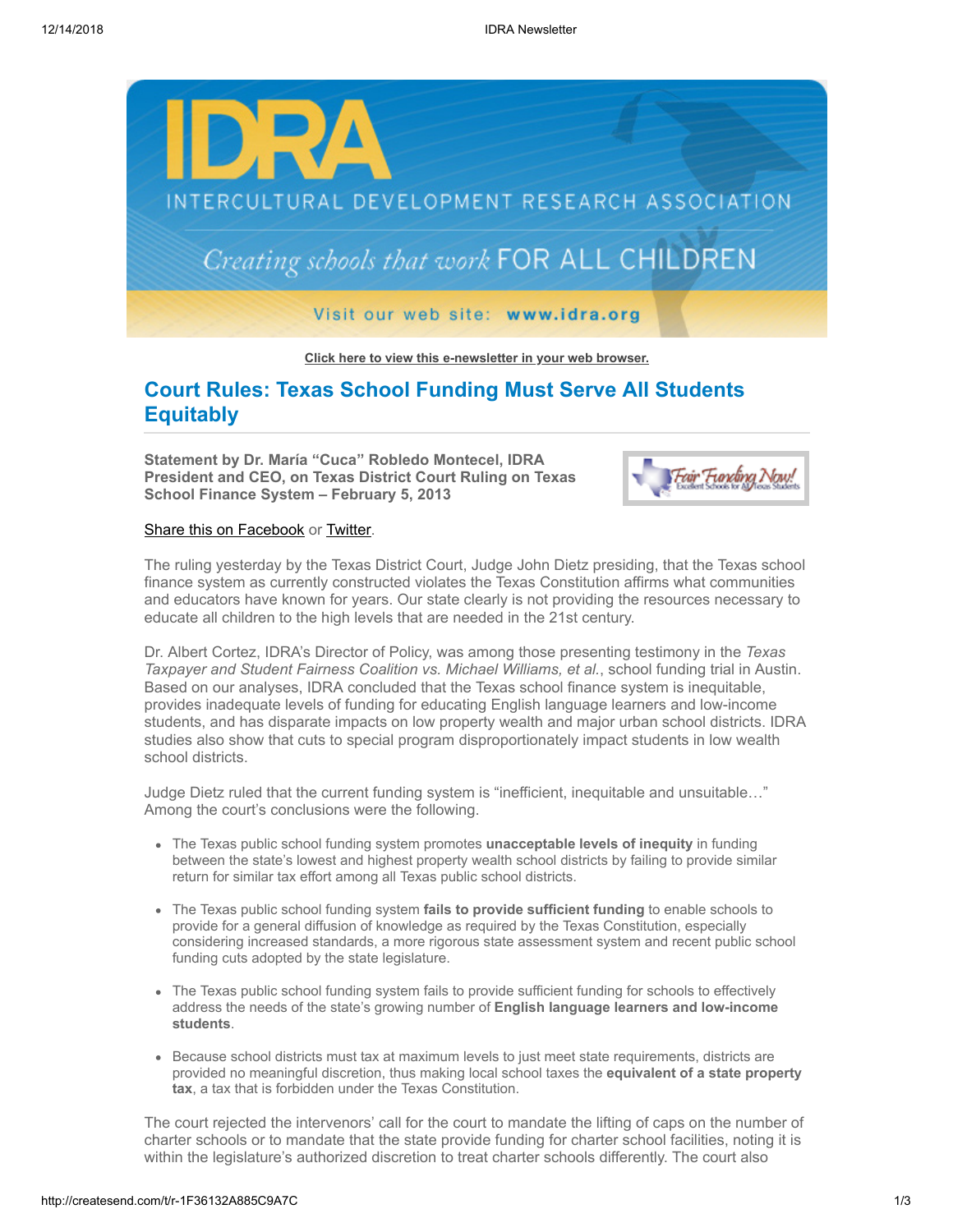#### 12/14/2018 IDRA Newsletter

rejected the claims of the other intervenors who were seeking court support for providing state funding for options other than public schools.

In his closing remarks from the bench, Judge Dietz emphasized the importance of moving away from a deficit mentality and the need for change in the way some view certain children. "At first blush, we let our pre-judgments guide our thinking. We see these students that are economically disadvantaged and think, 'Oh my, they haven't had the background I've had, English is not their primary language, and how are they ever going to succeed?' We tend to concentrate on the deficits…" He then called on Texans to "focus on the potential" of every child.

In yesterday's [closing argument,](http://idra.createsend1.com/t/r-l-uhtrttl-l-i/) the Mexican American Legal Defense and Educational Fund (MALDEF) referenced IDRA's **Quality Schools Action Framework** and noted that resources are an essential component needed to support local governance and efforts to provide high quality teaching and instructional materials in all schools.

This case undoubtedly will move to the Texas Supreme Court. However, the legislature has the authority today to take the necessary steps to make things right by providing fair funding for the common good. Specifically, consonant with the ruling of the district court, IDRA calls for the following.

- **The time for increased and equitable funding is now What is needed are critical resources, not more time.** Given the breadth of the court ruling and the facts of the case, it is clear that the adoption of an equitable school funding plan that provides all school districts the resources needed to educate children to the high levels is needed – and needed now. And while some state leaders are publically speaking about delaying action during this legislative session until after a Texas Supreme Court ruling, Texans are calling for action now. The [San Antonio Express-News editors](http://idra.createsend1.com/t/r-l-uhtrttl-l-o/), for example stated, "The irresponsible approach [of waiting] is harmful to the future of Texas." With the likelihood that the ruling will be upheld by the Texas Supreme Court, it is not unreasonable to start framing a suitable plan now. Our children deserve serious and focused attention.
- **Special population funding increases are required.** After weeks of testimony, the court concluded that all schools serving the state's special population students, particularly those in the process of learning English and those from low-income backgrounds, require higher levels of funding then provided in current state formulas. After decades of neglect, Texas needs to increase funding for compensatory education and English language learner weights to 40 percent, as indicated by the research literature.
- **Target revenue and hold-harmless funding should be ended with no more phasing out.** The trial testimony made reference to the significant inequities continued as result of target revenue funding. Elimination of this alternative dis-equalizing funding scheme is absolutely essential. However any plan to phase out target revenue over several years would be hazardous. Similar schemes to phase out hold-harmless funding (money that school districts receive despite not qualifying for it under the regular funding formulae) over a multi-year span only served to perpetuate inequities that were created as far back as 1993. The argument that high wealth school districts need time to adjust ignores the fact they have already had decades to do so.
- **Public funding must be reserved for public schools.** The court ruled that funding for public schools must be made more adequate and more equitable. To achieve this goal, the state must not divert state funding to private education, including providing tax breaks for businesses to divert tax monies to contributions designed to support private school vouchers. Such proposals would result in diminishing the resources available to fairly fund public schools – as mandated by the court. Diverting public money away from public schools would do nothing to address the current crisis and would create dual school systems: one separate for the few and one under-funded for the many.
- **Facilities funding priority should be given to public schools.** The state of Texas has long been negligent in addressing the facilities funding needs of the majority of its public schools. Though the court did not comment on this issue, priority in addressing long-neglected facilities needs should be given to those public schools that have waited patiently for their opportunity to get state support to remodel, upgrade or replace old, outdated classrooms, laboratories and similar instructional areas.

The state of Texas has struggled with education funding for a very long time. In fact, as IDRA celebrates its 40th anniversary in 2013, we remember the same debates from the early 1970s that would have schools value some students over others. 40 years is far too long. It is time for Texas to provide equal educational opportunity for all children.

## **For more information, see...**